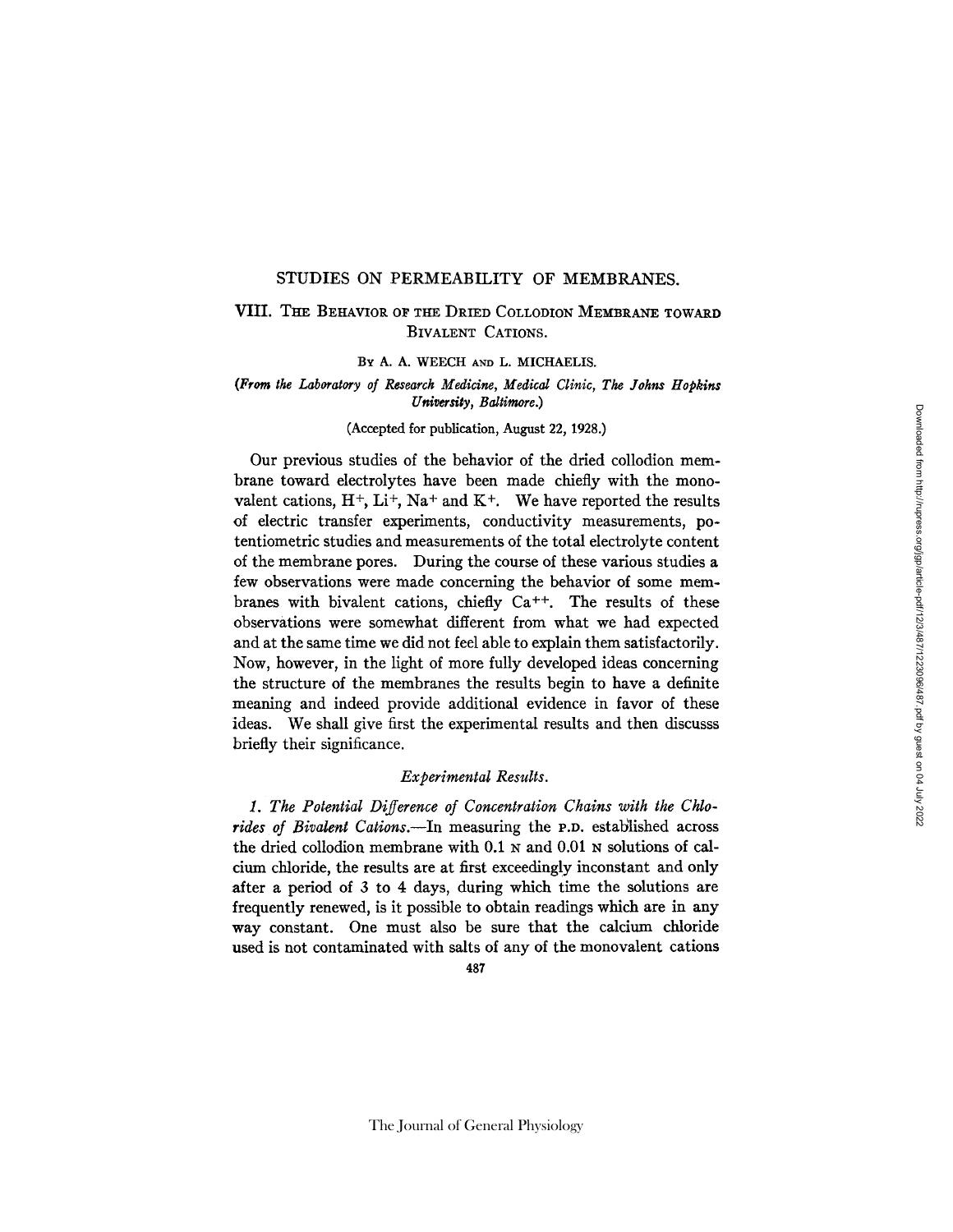as the relatively slight potential effects due to the former might be totally hidden by the effect of the latter. It is advisable to use a system of intermediary bridges such as has been previously described in order that the solutions in direct contact with the membrane may not be contaminated with KC1 from the ggar bridges. When these precautions are taken it is possible after some days to obtain successive readings which agree within 2 or 3 millivolts. This degree of accuracy is sufficient for our purposes although less than one can obtain with salts of the monovalent cations. The slight fluctuation of the results is due probably in part to the presence of small amounts of impurities, in part to the fact that the much higher resistance of the membrane in calcium chloride solution lowers the sensitivity of the galvanometer and in part to the lowered permeability of the membranes to the Ca<sup>++</sup> itself, a feature which will be discussed later. In one membrane which had a previously determined *CoP* value of 49 millivolts (P.D. between  $0.1$  N and  $0.01$  N KCl solutions) a final result of about  $-15$  millivolts was obtained. The negative sign is used because the more dilute of the solutions was negative instead of positive as in the case of the monovalent cations. This membrane exhibited essentially the same potential difference when placed between 0.1 N and 0.01 N solutions of barium chloride, namely about  $-14.5$ millivolts. In another membrane whose *CoP* value was 46 millivolts the calcium concentration potential was about  $-13$  millivolts. These figures are almost in agreement with that of  $-18$  millivolts reported by Fujita and Michaelis for the same concentration chain without membrane. So the effect of the membrane upon the potential difference appears negligible in this case.

2. Electric Transfer Experiments.-The method of performing these experiments has been previously described. When the solutions on the two sides of the membrane are calcium nitrate and sodium chloride the current can be so arranged that the only ions within the membrane are  $Ca^{++}$  and  $Cl^-$ , migrating in opposite directions. In our experiments the chlorine entering the anode compartment was determined by titration with 0.01 N silver nitrate in the presence of potassium chromate as previously described and the calcium entering the cathode chamber estimated by the Kramer-Tisdall blood technique. In our first experiments performed with electrolytes in concentration of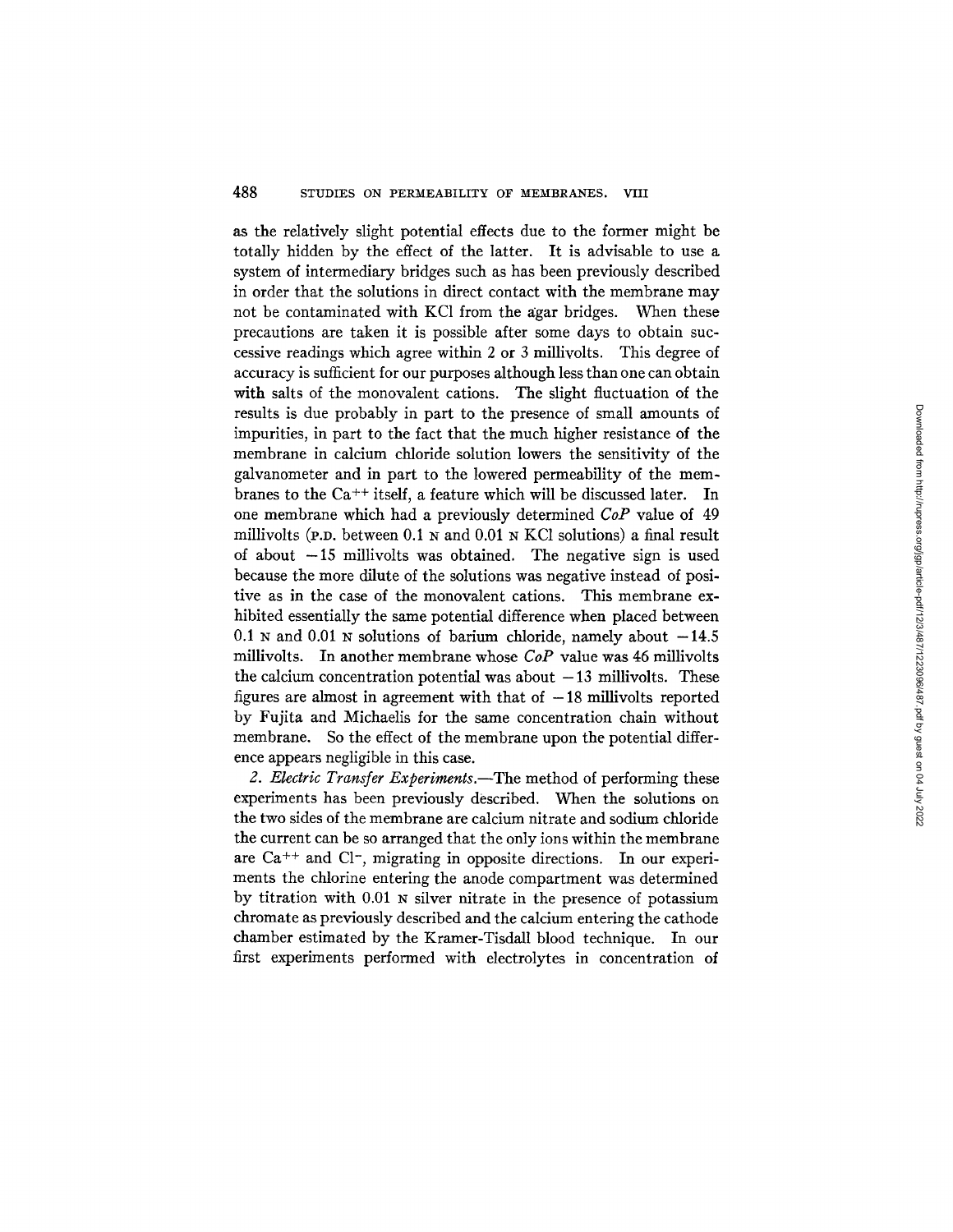0.02 N we were not able to obtain a satisfactory agreement between the total transfer as calculated from the current passed and that actually found by analysis. For this reason these figures cannot be used for a critical analysis but it was evident in all of the experiments that more of the curent was transported by  $Cl^-$  than by  $Ca^{++}$ , this result being the reverse of that obtained with the monovalent cations. Here it will be recalled that the transfer number of the anion in all dilutions was less than 0.5 and that the greater the dilution the smaller it became.

The results of our experiments in 0.1 N concentration were more satisfactory because of a relatively good agreement between the total

| Experiment<br>No. | Current<br>intensity<br>milliamperes | Time<br>min. | Total<br>transfer by<br>calculation<br>milliequiva-<br>lents | Chlorine<br>transferred<br>millimols | Calcium<br>transferred<br>milliequiva-<br>lents | Total<br>transfer by<br>analysis<br>milliequiva-<br>lents | Transfer<br>number of<br>anion<br>$Cl^-$<br>$\frac{1}{2}$ Ca <sup>++</sup> + Cl <sup>-</sup> |
|-------------------|--------------------------------------|--------------|--------------------------------------------------------------|--------------------------------------|-------------------------------------------------|-----------------------------------------------------------|----------------------------------------------------------------------------------------------|
|                   |                                      |              |                                                              |                                      |                                                 |                                                           |                                                                                              |
| 90                |                                      | 30           | 0.0373                                                       | 0.0170                               | 0.0156                                          | 0.0326                                                    | 0.521                                                                                        |
| 91                | ົ                                    | 30           | 0.0373                                                       | 0.0187                               | 0.0146                                          | 0.0333                                                    | 0.561                                                                                        |
| 92                |                                      | 30           | 0.0373                                                       | 0.0210                               | 0.0146                                          | 0.0356                                                    | 0.590                                                                                        |
| 93                | າ                                    | 30           | 0.0373                                                       | 0.0218                               | 0.0152                                          | 0.0370                                                    | 0.589                                                                                        |

TABLE I.

Results of electric transfer experiments with calcium; 0.1 N calcium nitrate in anode compartment; 0.1 N sodium chloride in cathode compartment.

transfers as calculated and as determined by analysis. These results have been listed in Table I. It will be seen that in every instance the transfer number, expressed in equivalents, of chlorine is close to 0.5 and in general tends to be a little greater than this. All of these experiments were performed with a single membrane (C-l) with a *CoP* of value of about 49 millivolts.

*3. Conductivity Measurements.--The* difficulties of obtaining reliable measurements of the conductivity of the dried collodion membrane and the limited range of concentration which provides figures suitable for reasonable interpretation have beeen discussed in a previous communication. It will be recalled that our comparative experiments were performed in 0.5 N concentration. The membrane resistance in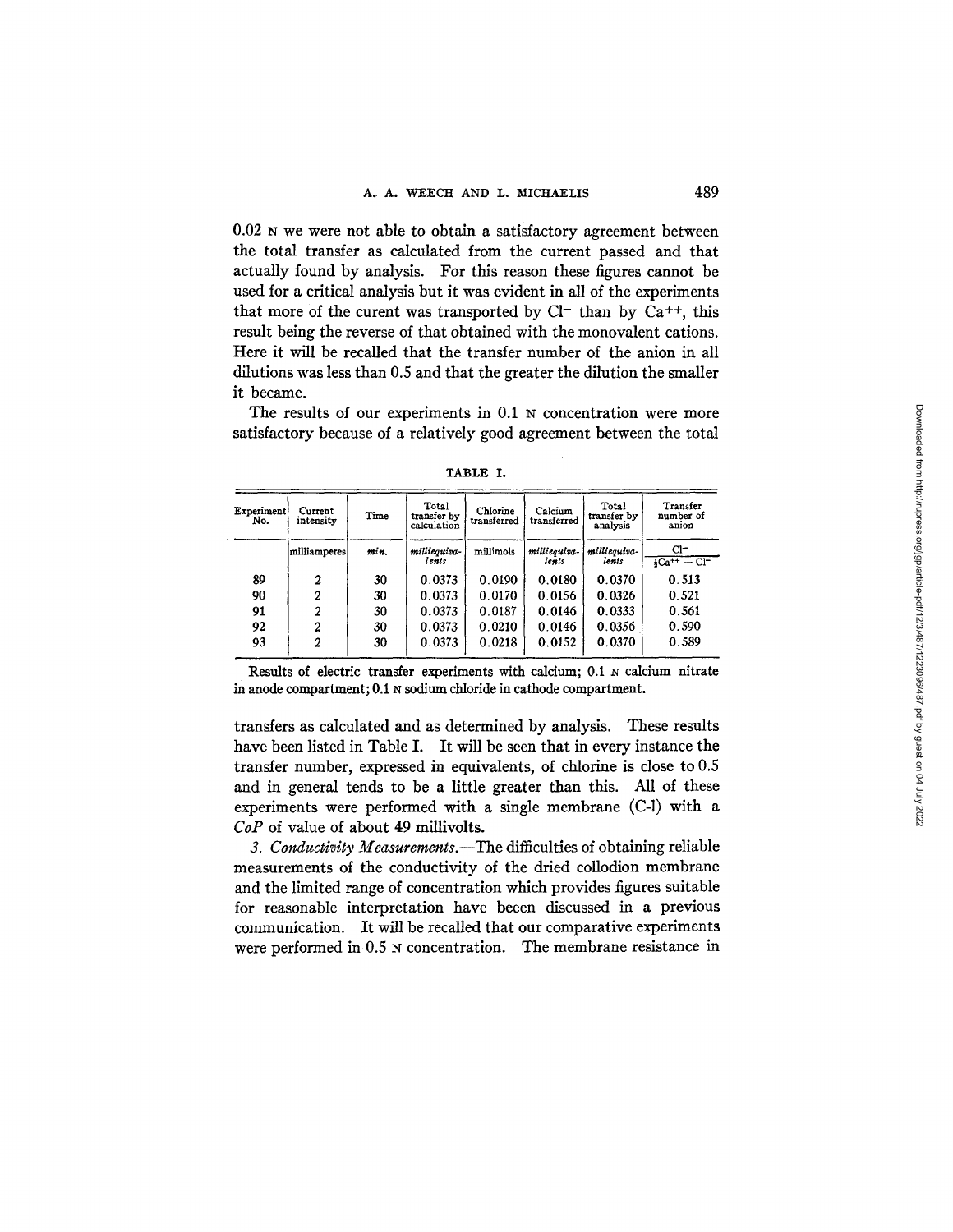HC1 was at least 15 times less than in KC1, the order of resistances being HCl  $\lt$  KCl  $\lt$  NaCl  $\lt$  LiCl. With CaCl<sub>2</sub> an exceptionally high resistance was encountered and the results obtained cannot be regarded as having any absolute meaning. Suffice it to say that the resistance of a membrane in  $CaCl<sub>2</sub>$  is much greater even than in LiC1.

*4. Total Electrolyte Content of Pores,--The* method of estimating the total electrolyte content of the membrane pores by making repeated extractions with the electric current has already been described. The results obtained by this method indicated that a membrane has essentially the same electrolyte content when immersed in a solution of KC1 as in one of HC1, but that in a solution of the same concentration of LiC1 this content is only half as large. The same sample of membrane used in these previously reported experiments was also tested in  $0.5$  N solution of CaCl<sub>2</sub>. Here a much lower total electrolyte content was obtained than with any of the chlorides of monovalent cations. It was found that the same membrane in contact with the  $CaCl<sub>2</sub>$  solution contained only 20 per cent as much chloride ion as when in contact with LiC1 and only 10 per cent as much as when wetted with a KCl solution.

#### DISCUSSION.

By viewing together the several experimental items just outlined it is possible to obtain an understanding of the behavior of the dried collodion membrane toward the calcium ion and probably toward the bivalent ions in general. The exceedingly small electromotive forces arising from concentration chains indicate that in the case of  $CaCl<sub>2</sub>$  the equivalent mobilities of the anion and cation within the membrane pores are essentially the same. As this is the same condition which exists in a free aqueous solution when no membrane is present we may state that the membrane exerts no effect in altering the relative mobilities of the anion and the cation. The same conclusion may be drawn from the results of the electric transfer experiments in which the transfer number of the anion, expressed in terms of equivalents (not molarity), 0.5 or slightly greater corresponds closely with the slightly negative potential arising in concentration chains. A diffusion chain of  $M/10$  and  $M/100$  CaCl<sub>2</sub> should have, on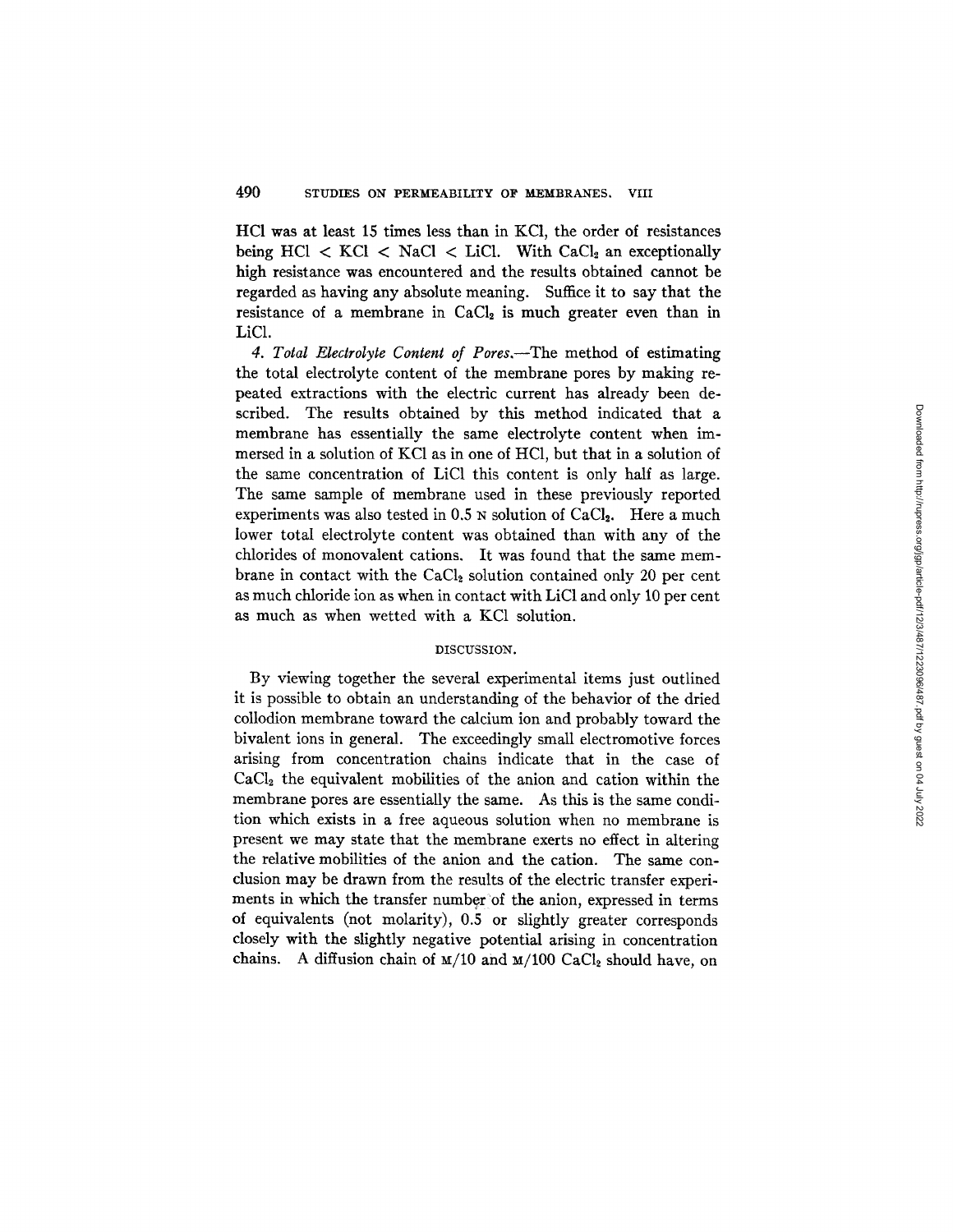the assumption of the equivalent mobility of Ca to equalize the one of Cl, an  $E.M.F.$  of  $-18$  millivolts (the more dilute solution being negative). The experimentally found value of  $-14$  millivolts in presence of the collodium membrane shows that a statement saying that the equivalent mobilities of Ca and C1 are equal within the membrane, is legitimate to a rather fair degree of accuracy. So the effect of the membrane, as to lower the relative mobility of the anion, vanishes when the cation is bivalent. Here any membrane effect disappears. The question at once arises as to which of the two actions is responsible for the equality. (1) Has the membrane acted so as to decrease the mobility of calcium to the same extent as it decreases the mobility of chlorine in the case of the chlorides of the monovalent cations? If this explanation be the correct one we need suppose no unusual behavior of the anion. (2) In the presence of calcium, is the specific effect of the membrane in retarding the mobility of chlorine abolished? If this were the proper explanation equality of transfer numbers would result because the chloride ion would move faster in the pressence of calcium than in the presence of monovalent cations. The extremely high electrical resistance of a membrane in equilibrium with a solution of calcium chloride, as measured in our conductivity experiments, indicates that the mobilities of both calcium and chlorine are very much decreased within the membrane and that the main action is to decrease the mobility of calcium rather than to increase that of chlorine.

The results of experiments in which the total electrolyte content of a membrane immersed in a solution of CaCl<sub>2</sub> was compared with the content when immersed in KC1 and LiC1 indicate that the main reason for the low mobility of calcium is not that the membrane exerts any specific action on individual cations and decreases their mobility within the pores but that the membrane is highly impermeable to the calcium ion itself. The explanation for this impermeability is undoubtedly the same as that which we have already advanced to explain the slow rate of diffusion of glucose as compared with glycerol and acetone. Only a small fraction of the total pore area is distributed among pores large enough to permit the passage of the calcium ion. This concept as applied to electrolytes has already been elaborated in connection with the discussion of the difference in membrane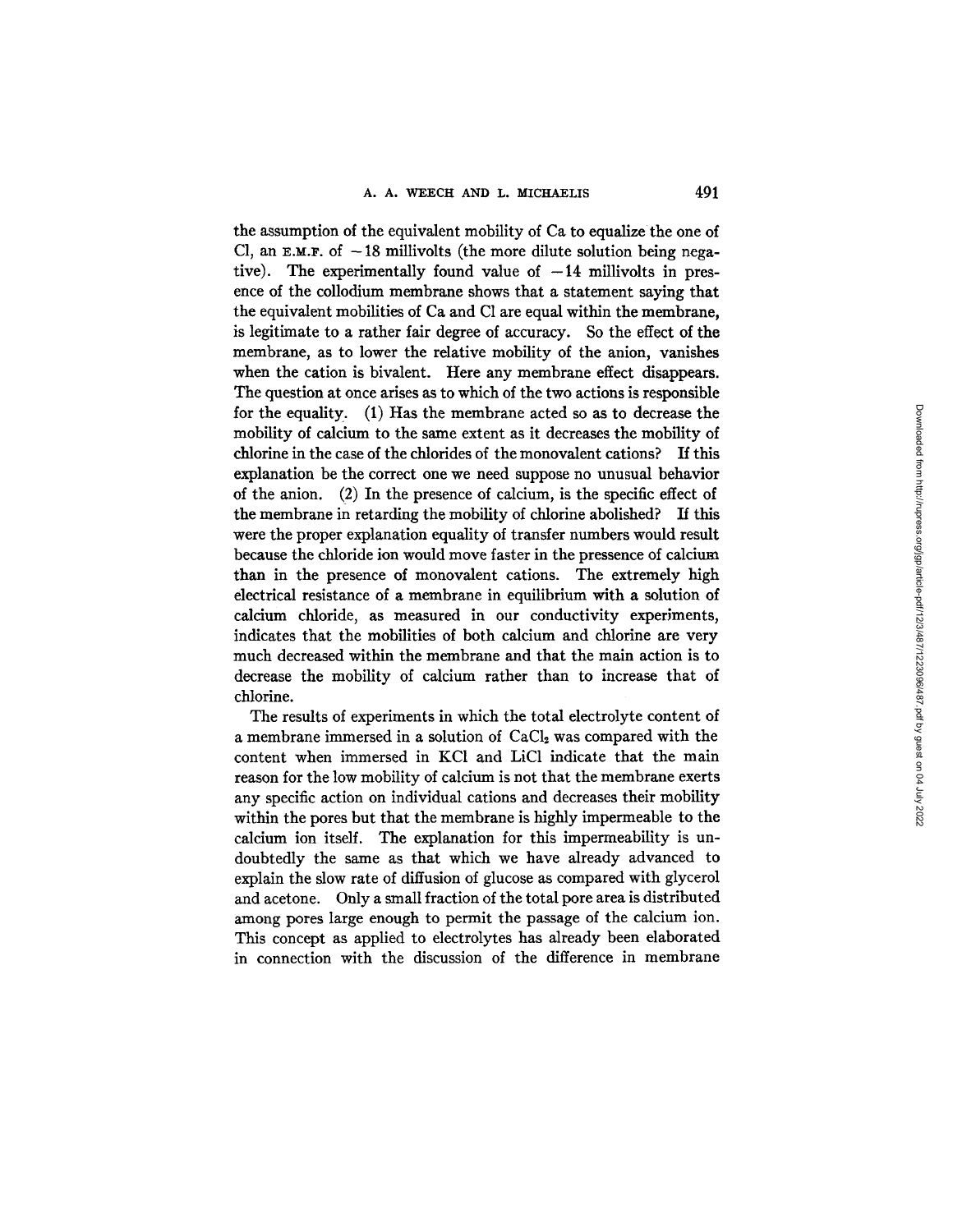conductivities in HC1, KCI, NaCI and LiC1. We pointed out that the volume of an ion must be regarded as including the surrounding water shell and that the number of membrane pores able to transport an electrolyte is determined by that one of its ions which has the greater volume: Inasmuch as the hydrated calcium ion is considerably larger than the hydrated ions of either hydrogen, potassium, chlorine, sodium or lithium it follows not only that the quantity of electrolyte  $(CaCl<sub>2</sub>)$  able to penetrate the membrane will be determined by the volume of the hydrated calcium ion and be independent of the chlorine ion but also that the conductivity and total electrolyte content must be less than with any of the other electrolytes mentioned.

In a previous paper we have given our reasons for believing that a certain range of pore sizes exists throughout which there is a rapid change in the actual mobility of the anion. All experiences have tended to show that when the pores are relatively large in size the specific effect of the membrane in retarding the mobility of anions is abolished or rendered so small that it escapes observation. Now, in the case of calcium chloride it would be seen that the large size of the hydrated calcium ion allows the salt to pass through the membrane only by way of the largest pores and that these pores are too large to exert any appreciable effect on the mobility of the chloride ion. For this reason large potential differences in concentration chains are not observed and electric transfer experiments show that both the anion and the cation have transfer numbers close to 0.5, when expressed in equivalents.

#### SUMMARY.

A study of the behavior of the dried collodion membrane toward the bivalent calcium ion showed that:

1. There is almost no potential difference established across a membrane separating two calcium chloride solutions of 0.1 and 0.01 N concentrations.

2. The transfer numbers of chlorine and calcium, as measured in electrical transfer experiments, are both close to 0.5.

3. A sample of membrane in equilibrium with a solution of calcium chloride has an extremely high electrical resistance, greater than is